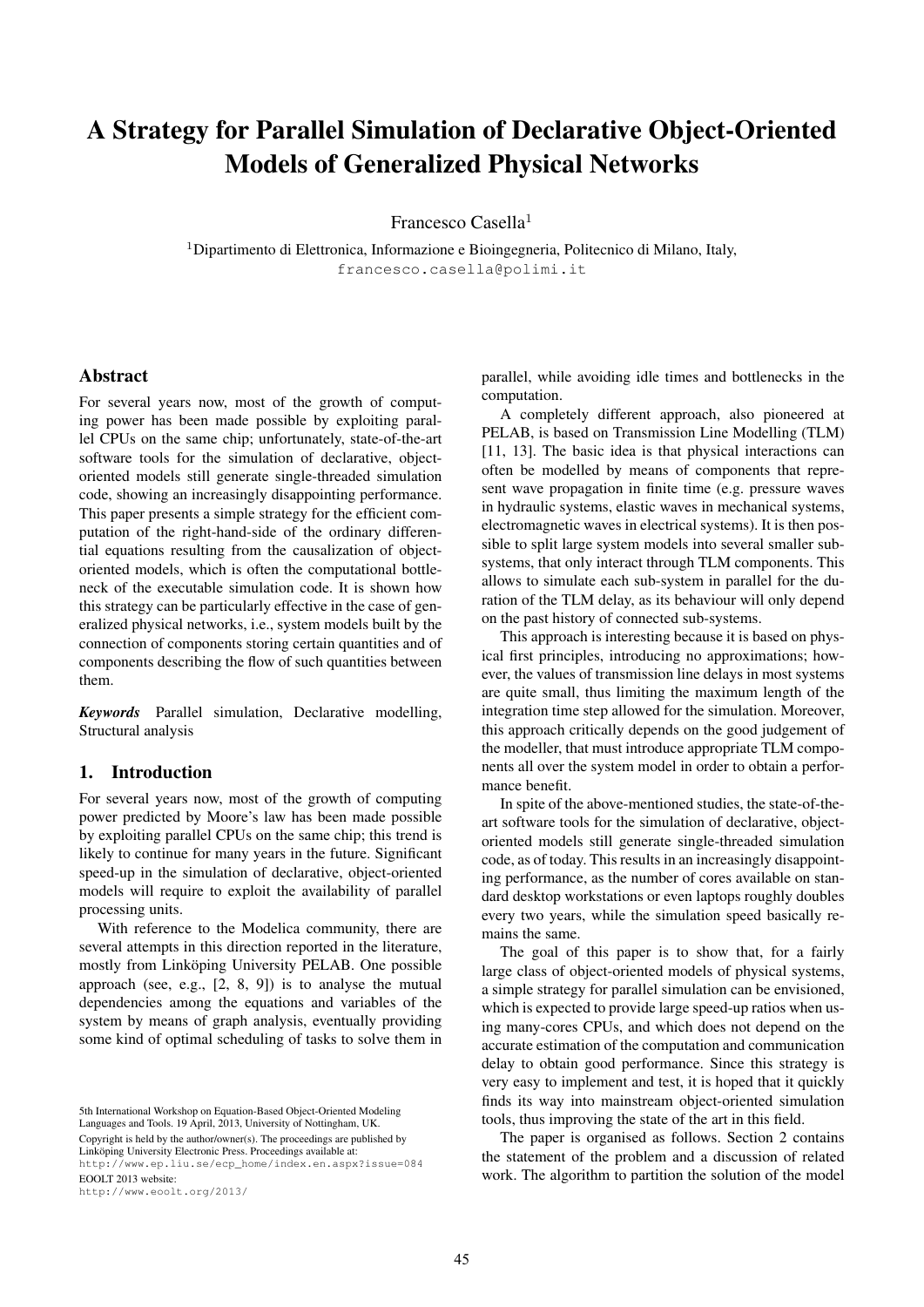into independent tasks that can be executed in parallel is described in detail in Section 3. In Section 4, models of generalized physical networks are introduced, and the results of the partitioning algorithm are discussed. Section 5 briefly discusses the task scheduling problem, while Section 6 concludes the paper with final remarks and indications for future work.

#### 2. Problem Statement and Related Work

The starting point of this analysis is an equation-based, object-oriented model of a dynamical system, e.g. written in Modelica. For the sake of conciseness, the analysis is limited to continuous-time systems, though it could be easily extended to hybrid systems with event handling and clocked variables.

After flattening, the model is transformed into a set of Differential-Algebraic Equations (DAEs)

$$
F(x, \dot{x}, v, t) = 0,\tag{1}
$$

where  $F(\cdot)$  is a vector-valued function, x is the vector of variables appearing under derivative sign in the model,  $v$  is the vector of all other algebraic variables, and  $t$  is the time.

A commonly adopted strategy for the numerical simulation of such systems is to first transform the DAEs (1) into Ordinary Differential equations (ODEs), i.e., solving equations (1) for the state derivatives  $\dot{x}$  and for the other variables  $v$  as a function of the states and of time:

$$
\dot{x} = f(x, t) \tag{2}
$$

$$
v = g(x, t). \tag{3}
$$

By defining the vector  $z$  of unknowns as

$$
z = \left[ \begin{array}{c} \dot{x} \\ v \end{array} \right],\tag{4}
$$

the ODEs (2)-(3) can be formulated as

$$
z = h(x, t) \tag{5}
$$

Sophisticated numerical and symbolic manipulation techniques (see [5] for a comprehensive review) are employed to generate efficient code to compute  $h(x, t)$ , which will then be called by the ODE integration algorithm at each simulation step. Implicit integration algorithms will also require every now and then the computation of the Jacobian  $\frac{\partial h(x,t)}{\partial x}$ , which might be performed either symbolically or numerically [4, 3]. This code is then linked to standard routines for numerical integration of differential equations, such as DASSL or the routines from the Sundials suite, thus generating an executable simulation code.

In this context, it is in principle possible to exploit parallelism in the computation of  $h(x, t)$ , in the computation of  $\frac{\partial h(x,t)}{\partial x}$ , and in the algorithm for numerical integration, which might, e.g., employ parallel algorithms to solve the implicit equations required to compute the next state value at each time step. This paper focuses on those problems in which the computation of  $h(x, t)$  takes the lion's share of the simulation time, e.g., because it involves the computation of cumbersome functions to evaluate the properties of a fluid in an energy conversion system model. Of course, it is also possible to combine the approach presented here with the parallel computation of the Jacobian (which is fairly trivial if done numerically) and of the numerical integration algorithms, but this is outside the scope of the present work.

The algorithm presented in the next section follows the same principle that was first put forward in [1], and later on further developed in the Modelica context in [2]: exploiting the dependencies between the different equations (and parts thereof) to determine the order in which the systems has to be solved and which systems that can be solved in parallel. However, it tries to do so in a simpler way, by exploiting the mathematical structure of generalized network models.

More specifically, [2] first represents the algorithm to compute  $h(x, t)$  with the finest possible granularity: each node in the dependency graph is a single term in the right-hand-side expressions of those equations that can be solved explicitly for  $(x, t)$ , or a system of implicit equations for those who can't. Subsequently, these atomic tasks are merged into larger tasks, taking into account execution and communication costs, in order to minimize the overall execution time and maximize the parallel speed-up ratio. The merging algorithms are fairly involved, and their result critically depends on those costs, which are often hard to estimate reliably. Moreover, this kind of analysis seems to fit well the computational model of networked systems (e.g., clusters of workstations, which were popular at the time of that work), where communication delays are significant when compared to execution times, making a clever merging of tasks mandatory for good performance. Results obtained by the application of these techniques to a few representative test models were reported in [2] and subsequent related work, but no analysis was ever attempted to understand what is the typical structure of the dependencies in different classes of physical system models, in order to understand how much they can benefit in general from the application of this parallelization technique. Unfortunately, even though these algorithm were implemented in earlier versions of the OpenModelica compilers, they are currently no longer supported, which prevents trying them on real-life problems that can only be handled by more recent versions of the compiler.

The aim and scope of this paper are somewhat different. First of all, the underlying computational model is that of multiple-core CPUs with shared memory, in which communication delays tend to be small or negligible compared to execution times, at least as long as all the variables of the model can be kept within the on-chip cache memory at all times. This seems a feasible proposition for models of moderately large size: a system with 10000 variables (after optimizations such as alias elimination) in double precision requires only 80 kilobytes of shared cache memory. Second, it is shown that a fairly large class of object-oriented models, namely generalized physical networks, has a dependency structure that can be very well exploited by a sim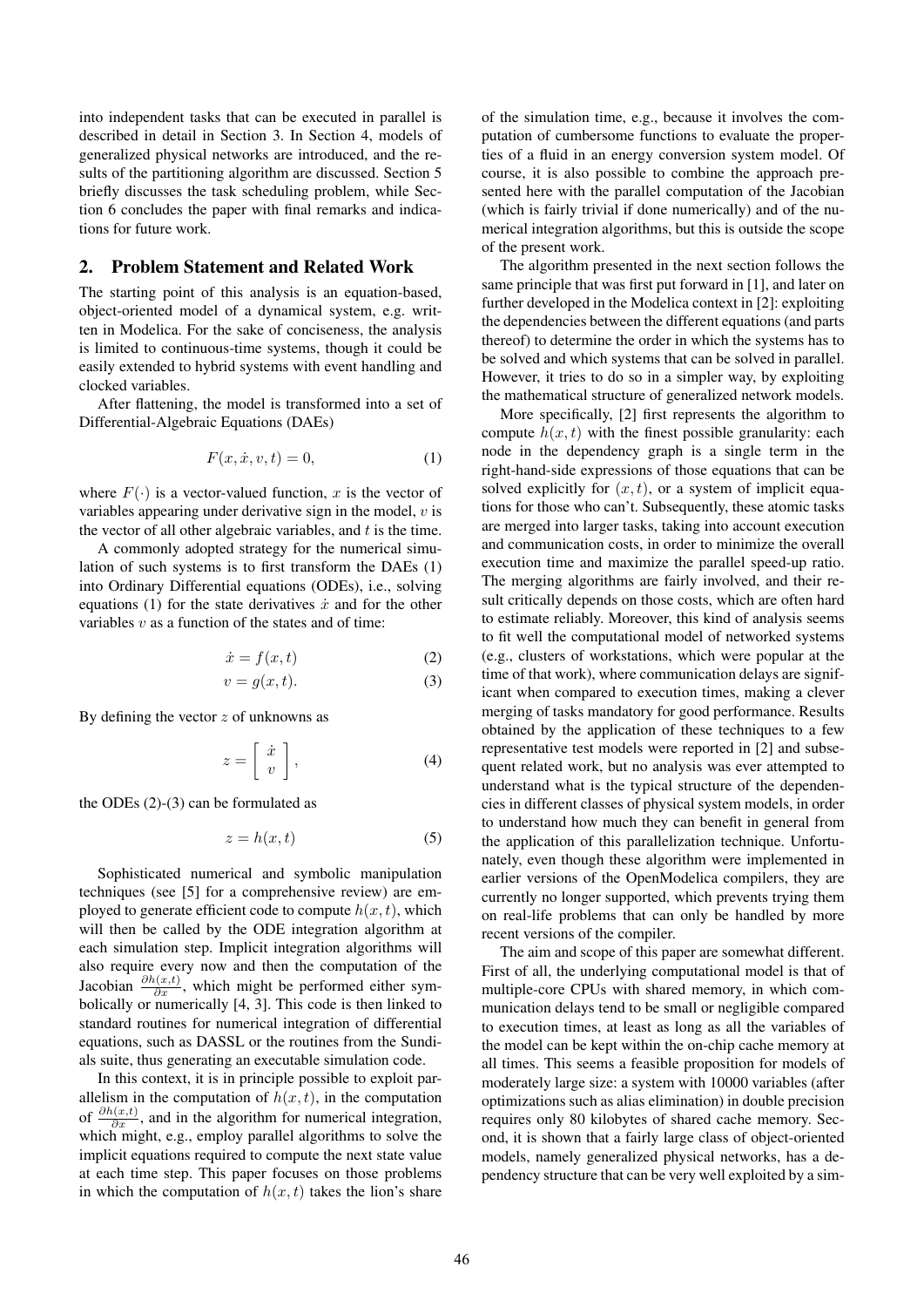ple parallelization algorithm which does not critically depend on the accurate estimation of execution times, but can guarantee nearly optimal allocation of parallel resources, as long as the number of nodes in the network is much larger than the number of parallel processing units.

# 3. An Algorithm for Parallel Solution of Equations from Declarative Models

The proposed algorithm is now outlined in detail.

- 1. Build an Equations-Variables (E-V) digraph, where every E-node corresponds to an equation in (1), every Vnode correspond to a scalar unknown variable in z, and an edge exists between an E-node and a V-node if the unknown variable shows up in the equation.
- 2. Find a complete matching between E and V nodes (see [7] for a review of suitable algorithms); if this is not possible because the DAE system has index greater than one, apply Pantelides' algorithm [12] and the Dummy Derivative algorithm [10] until the system is reduced to index 1 and a complete matching can be found.
- 3. Transform the E-V digraph into a directed graph by first replacing each non-matching edge with an arc going from the E-node to the V-node, then by collapsing each V-node with its matching E-node.
- 4. Run Tarjan's algorithm [6] on the directed graph to locate its strongly connected components, corresponding to systems of algebraic equations that need to be solved simultaneously for their matching unknown variables.
- 5. Collapse each set of nodes making up a strong components into one macro-node.
- 6. Let  $i = 1$
- 7. Search for all the sinks in the graph and collect them in the set  $S_i$ ; these correspond to equations (or to systems of implicit equations) that can be solved independently of each other.
- 8. Delete all nodes in  $S_i$  from the directed graph, as well as all arcs connected to them.
- 9. If there are still nodes in the graph, increase  $i$  by one and goto Step 7.

When the algorithm shown above terminates, all the equations and systems of implicit equations of the system will be collected in the sets  $S_i$ .

Proof: after executing Step 5, the directed graph has no closed cycles left in it, because each and every strong components has been collapsed into a single macro-node; therefore, there exists at least one sink in the graph. Removing nodes without outgoing arcs does not create cycles, so that at each iteration at least one node is removed from the graph, until there will be none left, QED.

Note that state-of-the-art Modelica tools already perform Steps 1 to 4, so that the addition to the tool code in order to implement the proposed strategy is minimal.

The result of this analysis can also be visualized in terms of the Block Lower Triangular (BLT) representation of the



**Figure 1.** The incidence matrix in BLT form with  $S_i$  sets.

incidence matrix, see Figure 1. Each set  $S_i$  corresponds to a block diagonal square matrix in the BLT matrix, marked in red in Figure 1, where every block on the diagonal corresponds to a strong component of the system of equations. As the ordering induced by the directed graph is partial, there exist many different BLT transformations of the original system corresponding to the same graph.

All the equations or systems of equations showing up in each set  $S_i$  can now be solved independently on parallel cores. Before moving to the solution of set  $S_{i+1}$ , it is necessary to wait that all equations belonging to the set  $S_i$ have been solved.

The latter requirement can in general create bottlenecks, e.g.,  $N - 1$  cores might stand idle for a long time, waiting for the  $N^{th}$  one to complete its task. However, if the number of nodes is much larger than the number of cores and there is no single node whose execution time is disproportionately longer than that of all the others, on average the impact of such situations on the overall execution time will be small. It will be shown in the next Section that this is precisely the case of large generalized physical networks.

## 4. Application to Generalized Network Models

Many physical models can be built by connecting storage components and flow components, see Figures 2-3. The former ones describe the storage of certain quantities, by means of dynamic balance equations; the latter instead describe the flow of those quantities between different components, which is governed by the difference of some potential variable at the two boundaries. Two examples will be detailed in this section: thermal networks and thermohydraulic networks.

#### 4.1 Thermal Networks

Thermal networks describe the flow of heat between bodies having different temperature. In this case the stored quantity is thermal energy, which is conveniently described by temperature state variables, while the flow components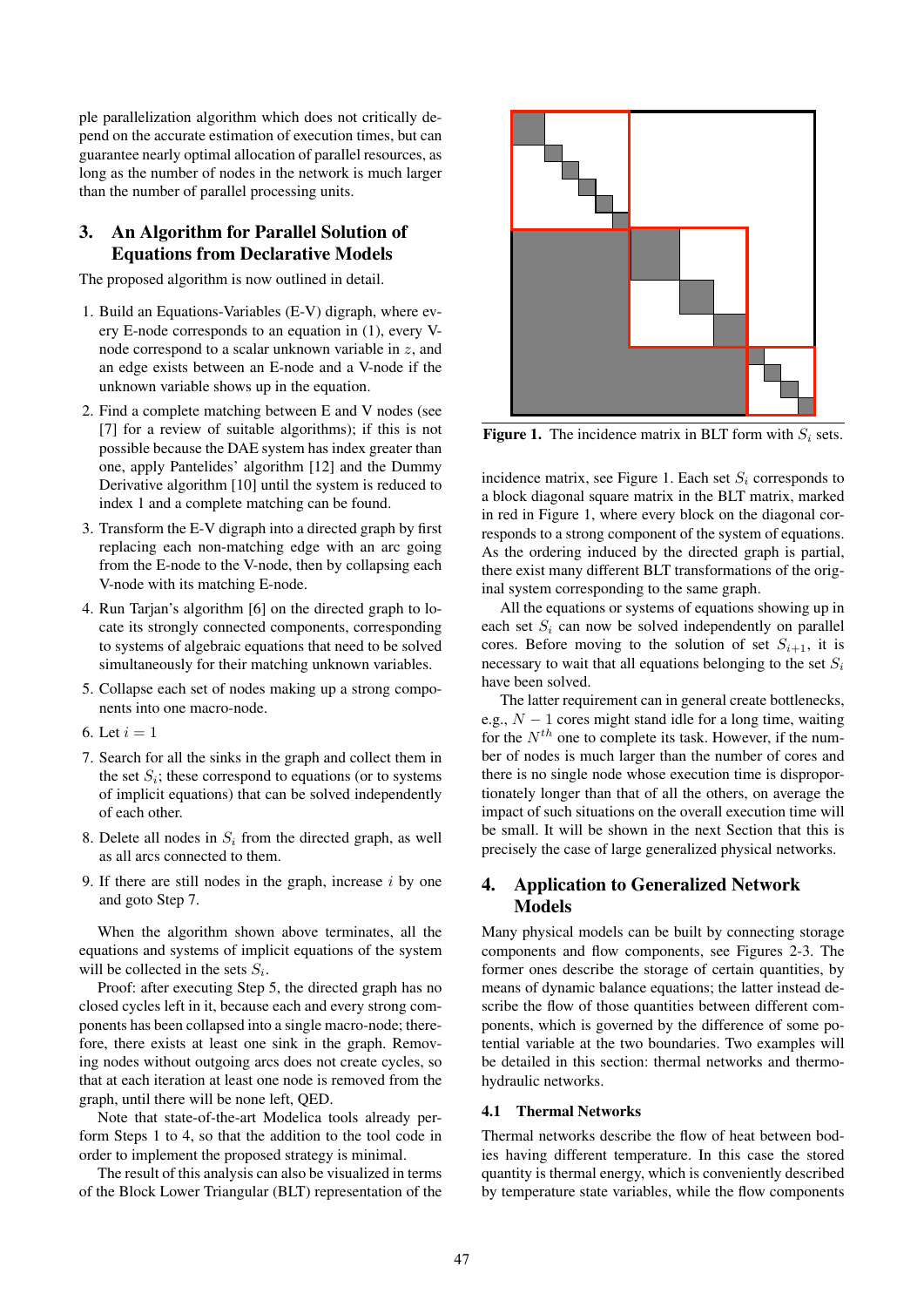

Figure 2. A physical network model with flow components connected to storage components only.

compute the thermal power flow based on the temperature at the two boundaries.

Thermal storage components are described by energy balance equations:

$$
C(T_i)\frac{dT_i}{dt} = \sum_j Q_{i,j},\tag{6}
$$

where  $T_i$  is the temperature of the *i*-th storage component,  $C(T)$  is the thermal capacitance, and  $Q_{i,j}$  are the heat flows entering the i-th component. For simplicity, assume all thermal power flows can be modelled by constant thermal conductances:

$$
Q_i = G_i (T_{i,a} - T_{i,b}) \tag{7}
$$

where  $G_i$  is the thermal conductance of the *i*-th flow component and  $T_{i,a}, T_{i,b}$  are the two boundary temperatures.

Assuming that each thermal flow component is directly connected to two storage components, as in Figure 2, once all alias variables have been eliminated, the equations (6) will be matched to their corresponding temperature derivatives, while the equations (7) will be matched to their corresponding heat flows. There will be no strong components in the E-V graph, corresponding to a strictly lower triangular BLT form of the incidence matrix. If the algorithm presented in Section 3 is now applied, the set  $S_1$  will contain all the flow equations (7), each of which can be solved independently, and the set  $S_2$  will contain all the storage equations (6), each of which can be solved independently once the heat flows have been computed by the equations in  $S_1$ .

With reference to the thermal network in Fig. 2, the directed graphs at each algorithm iteration are shown in Fig.



Figure 3. A physical network model with flow components directly connected to each other.



Figure 4. Iterations of the parallelization algorithm: thermal network

4. Nodes marked with the letter S represent storage equations (6), nodes marked with the letter F represent thermal flow equations (7); thick-bordered red nodes correspond to the set  $S_i$  at the *i*-th iteration.

In case of more complex connection topologies, where the heat flow components are directly connected to other heat flow components as in Figure 3, there will be strong components in the E-V graph, corresponding to sets of algebraic equations that must be solved simultaneously to determine the heat flows and the intermediate temperatures, which in this case are not known state variables. Consequently, the set  $S_1$  will also contain the corresponding macro-nodes.

#### 4.2 Thermo-Hydraulic Systems

Thermo-hydraulic networks describe the flow of mass and thermal energy between different components representing the storage of mass and thermal energy in finite volumes of the system, by means of flow components describing the mass flow and the heat flow (e.g., due to convective heat transfer) between different volumes. In this case, the stored quantities are mass and energy, which can be described, e.g., by pressure and temperature state variables. Mass flow rates are determined by the pressure difference between the boundaries of flow components, and also by the upstream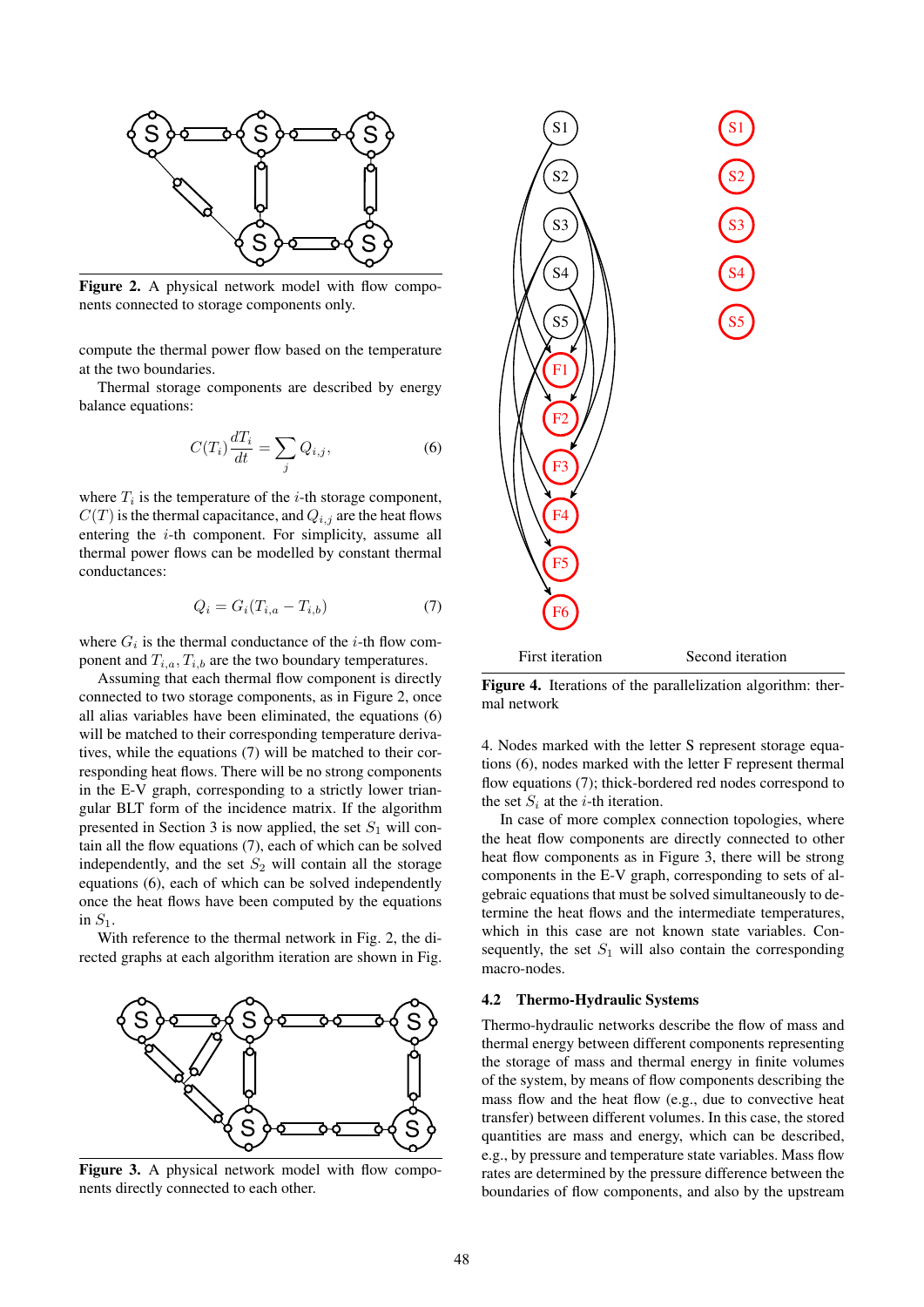properties of the fluid (e.g., the density). Heat flows are determined by thermal conductances, as in the previous sub-section.

Storage components are described by mass and energy balance equations:

$$
\begin{bmatrix} e_i & h_i & \rho_i & \frac{\partial \rho_i}{\partial p} & \frac{\partial \rho_i}{\partial T} & \frac{\partial e_i}{\partial p} & \frac{\partial e_i}{\partial T} \end{bmatrix} = f(p_i, T_i) \quad (8)
$$
  

$$
M_i = \rho_i V_i \quad (9)
$$

$$
\frac{dM_i}{dt} = \sum_j w_{i,j} \quad (10)
$$

$$
\frac{dE_i}{dt} = \sum_j w_{i,j} h_{i,j} + \sum_j Q_{i,j} \quad (11)
$$

$$
\frac{dM_i}{dt} = \frac{\partial \rho_i}{\partial p} \frac{dp_i}{dt} + \frac{\partial \rho_i}{\partial T} \frac{dT_i}{dt} \quad (12)
$$

$$
\frac{dE_i}{dt} = \left(\frac{\partial e_i}{\partial p}\frac{dp_i}{dt} + \frac{\partial e_i}{\partial T}\frac{dT_i}{dt}\right)M_i + e_i\frac{dM_i}{dt} \quad (13)
$$

where  $e_i, h_i, \rho_i, p_i, T_i$  are the specific internal energy, specific enthalpy, density, pressure, and temperature of the fluid contained in the  $i$ -th component,  $V_i$  is the volume of the component,  $M_i$  is the mass of the fluid contained in the component,  $w_{i,j}$  are the mass flow rates entering the component,  $h_{i,j}$  the associated upstream specific enthalpies, and  $Q_{i,j}$  the heat flows entering the component.

Mass flow components determine the mass flow rate as a function of the boundary pressures and of the upstream density:

$$
w_i = w(p_{i,a}, p_{i,b}, \rho_i), \qquad (14)
$$

while heat flows components are the same as in the previous sub-section.

Assuming that mass flow and heat flow components are always connected between two storage components, once all alias variables have been eliminated, equations (8) will be matched to all the properties on their left-hand-side, equation (9) will be matched to  $M_i$ , equation (10) will be matched to  $\frac{dM_i}{dt}$ , equation (11) will be matched to  $\frac{dE_i}{dt}$ , the pairs of equations (12)-(13) will be matched to  $dp_i/dt$  and  $dT_i/dt$ , forming a strong component of two variables and equations for each  $i$ , equations (14) will be matched to the mass flow rates  $w_i$ , and equations (7) will be matched to the heat flows  $Q_i$ .

After the algorithm illustrated in Section 3 has been applied, the set  $S_1$  will contain all the fluid property equations (8) and the thermal flow equations (7), each of which can be computed independently. The set  $S_2$  will contain the equations (9), (14), which can be solved independently. The set  $S_3$  will contain the equations (10) and (11), each of which can be solved independently. Finally, the set  $S_4$ will contain the macro-nodes corresponding to the systems (12)-(13), each of which can be solved independently to compute the state derivatives.

With reference to a simple system composed of three storage components, connected in series by two mass flow components, with the flow direction from the first to the last storage component, the directed graphs shown in Fig. 5 are obtained at each iteration. Equations (8) are marked with P,  $(9)$  with M,  $(14)$  with F,  $(10)$  with MB,  $(11)$  with EB, (12)-(13) with D. As before, thick-bordered red nodes correspond to the set  $S_i$  at the *i*-th iteration.

In case there are series-connected heat flow or mass flow components in the system, as in Figure 3, their variables and equations will form strong components in the E-V graph, which will end up in sets  $S_1$  (heat flows) and  $S_2$ (mass flows), respectively.

### 4.3 Outlook

First of all, it is worth noting how the number of sets of equations  $S_i$ , that need to be solved in sequence, remains very low (2 for thermal networks and 4 for thermohydraulic networks), regardless of the size of the system. Therefore, as the number of components increases, the possibility of exploiting a large number of parallel CPU also increases, since there will be an increasing number of tasks in each  $S_i$  that can be performed in parallel before synchronizing for the transition to the next set  $S_{i+1}$ . For instance, if there are 1000 storage components in a thermohydraulic network, it is possible to distribute the computation of the corresponding fluid properties over up to 1000 parallel cores.

It is also worth noting that in the case of thermohydraulic systems such as steam power plant models, the computation of the fluid properties in each storage component, equation (8), often takes up the lion's share (90% or more) of the CPU time required to solve the DAEs for the state derivatives, and also a large share of the total CPU time required for the entire system simulation, as the time required to compute  $h(x, t)$  dominates the time spent by the integration algorithm to find the value of the next state vector. A simple strategy as the one proposed here will be thus very effective in this case, since those computations will all end up in set  $S_1$ , and thus will be performed in parallel on all the available CPU cores. In these cases, a speed-up ratio close to the number of cores can be expected.

#### 5. Scheduling Policies

The parallel tasks determined by the algorithm discussed in the previous section need to be run several times at each simulation time step, depending on the chosen integration algorithm, so they will be run hundreds or thousands of times in a typical simulation run. A trivial scheduling policy for the parallel solution of the system equations is to first set up a thread for each (macro) nodes in the graph; subsequently, for every required computation of  $h(x, t)$ , the threads corresponding to the set  $S_1$  are activated, so they run on the first available core until there are no more threads running, then those corresponding to set  $S_2$ , and so on and so forth until  $S_N$  is completed. All threads read and write from and to a shared memory; since every node only computes the variables it is matched to, and only reads variables that were computed in previous parallel sequences, it is guaranteed that read/write conflicts cannot take place, thus avoiding the need of mechanisms such as semaphores.

In many cases (e.g., when cumbersome fluid properties computations are involved, as noted in the previous section), such a simple policy could already be highly advan-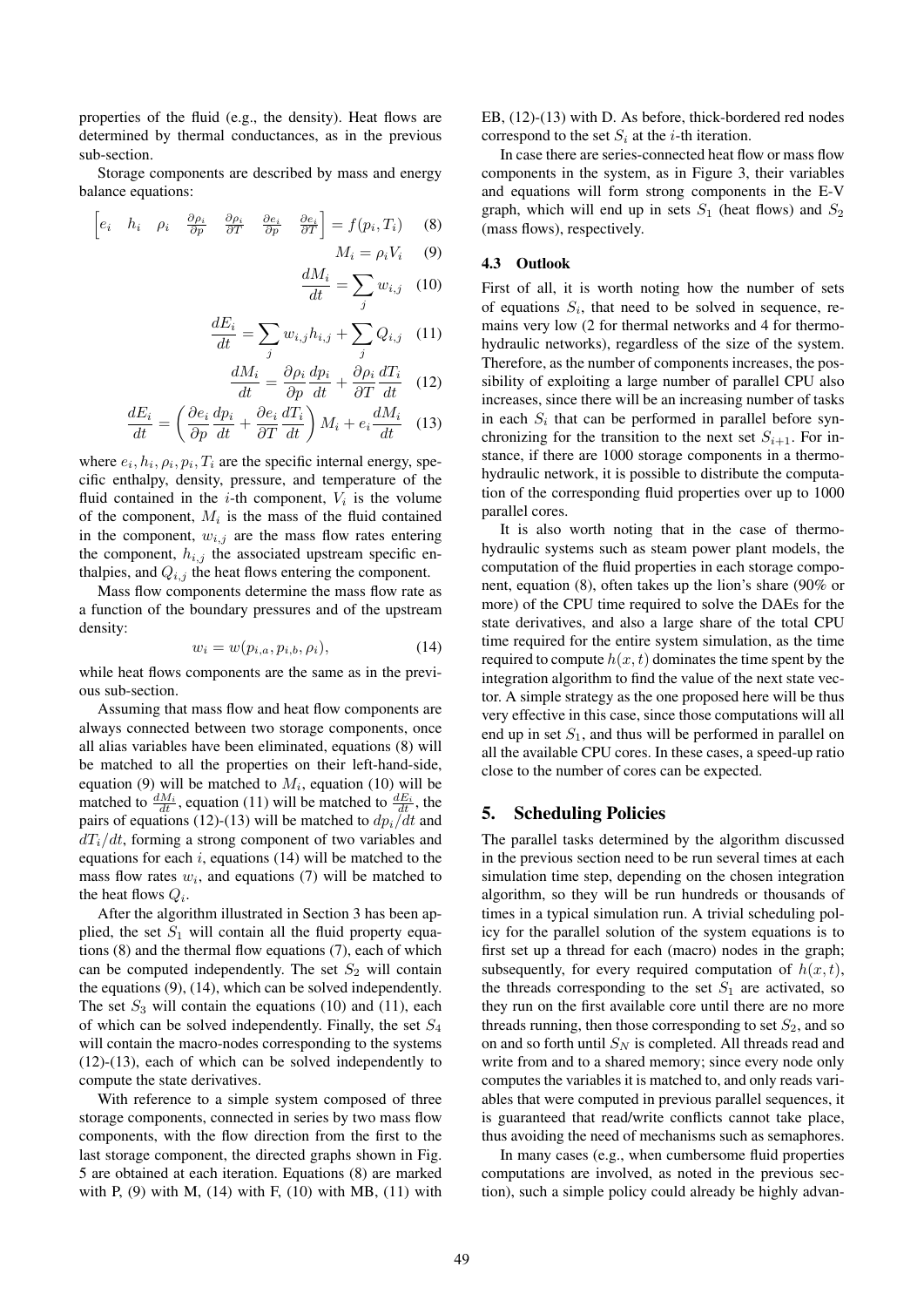

Figure 5. Iterations of the parallelization algorithm: thermo-hydraulic network